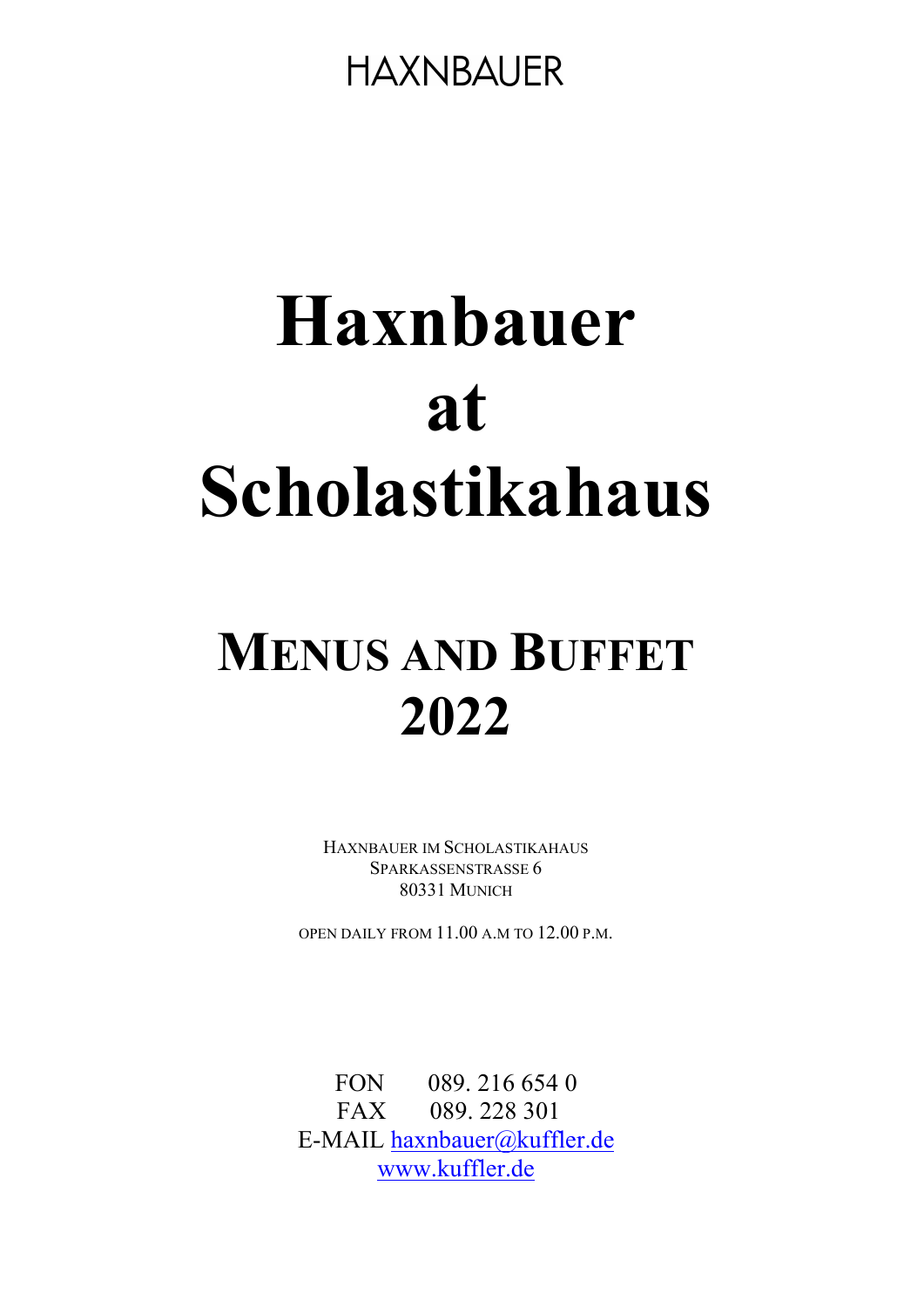### Dear Guest !

Thank you very much for being interested in Haxnbauer, a traditional restaurant in the centre of Munich

We prepare lunch and dinner for you and your guests. We offer typical Bavarian specialities as well as international food.

> We want to give you some important information about our restaurant, especially menu- and buffetsuggestions. These offers are valid from August 2008. All other information material expires after this date.

Please do not hesitate to contact our banquet manager, Mrs. Andrea Henze, for any further questions Office time: Monday to Friday 8:00 a.m. to 15:00

FON 089 / 216 654 0 FAX 089 / 228 301 5 E-Mail: haxnbauer@kuffler.de For further information take a look at our homepage: www.kuffler.de

The Haxnbauer Team

is looking forward to welcoming you and your guests.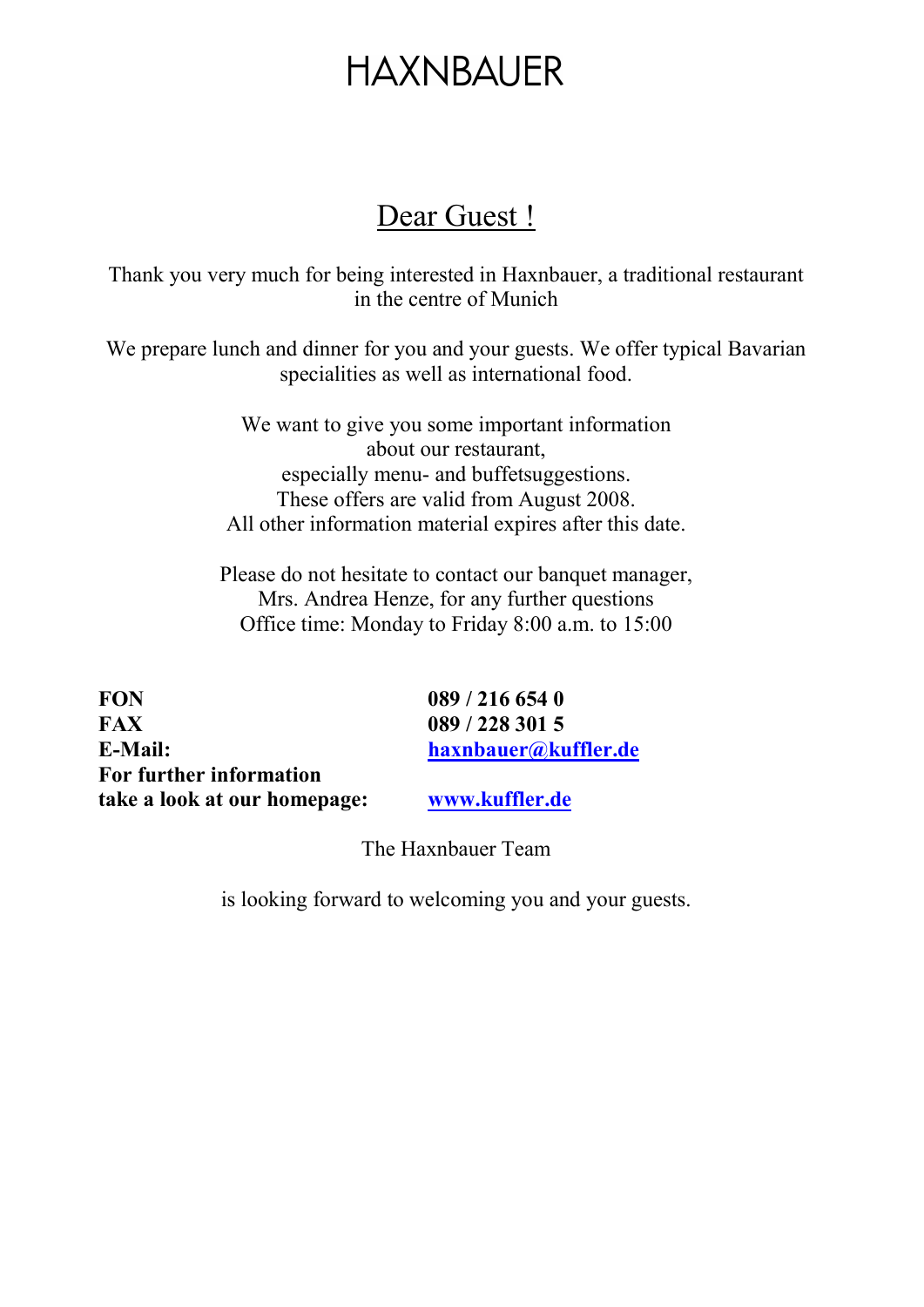For your private party we can recommend the following rooms:

#### Haxnbauer at Scholastikahaus

| Haxn Grill:   | 60 seats    |
|---------------|-------------|
| Kabinett:     | 90 seats    |
| Restaurant :  | $160$ seats |
| Haxn Stüberl: | 12 seats    |

Culinary specialities : Original pork- and veal knuckles and duck grilled on a spit over beechwood fire, Roasted suckling pig

#### By the way: veal- and pork knuckles can also be ordered for take away

#### Contact:

Managing director: Matthias Emmert banquet manager: Andrea Henze chef de cuisine: Mathias Grubelnik restaurant manager: Michael Kaiser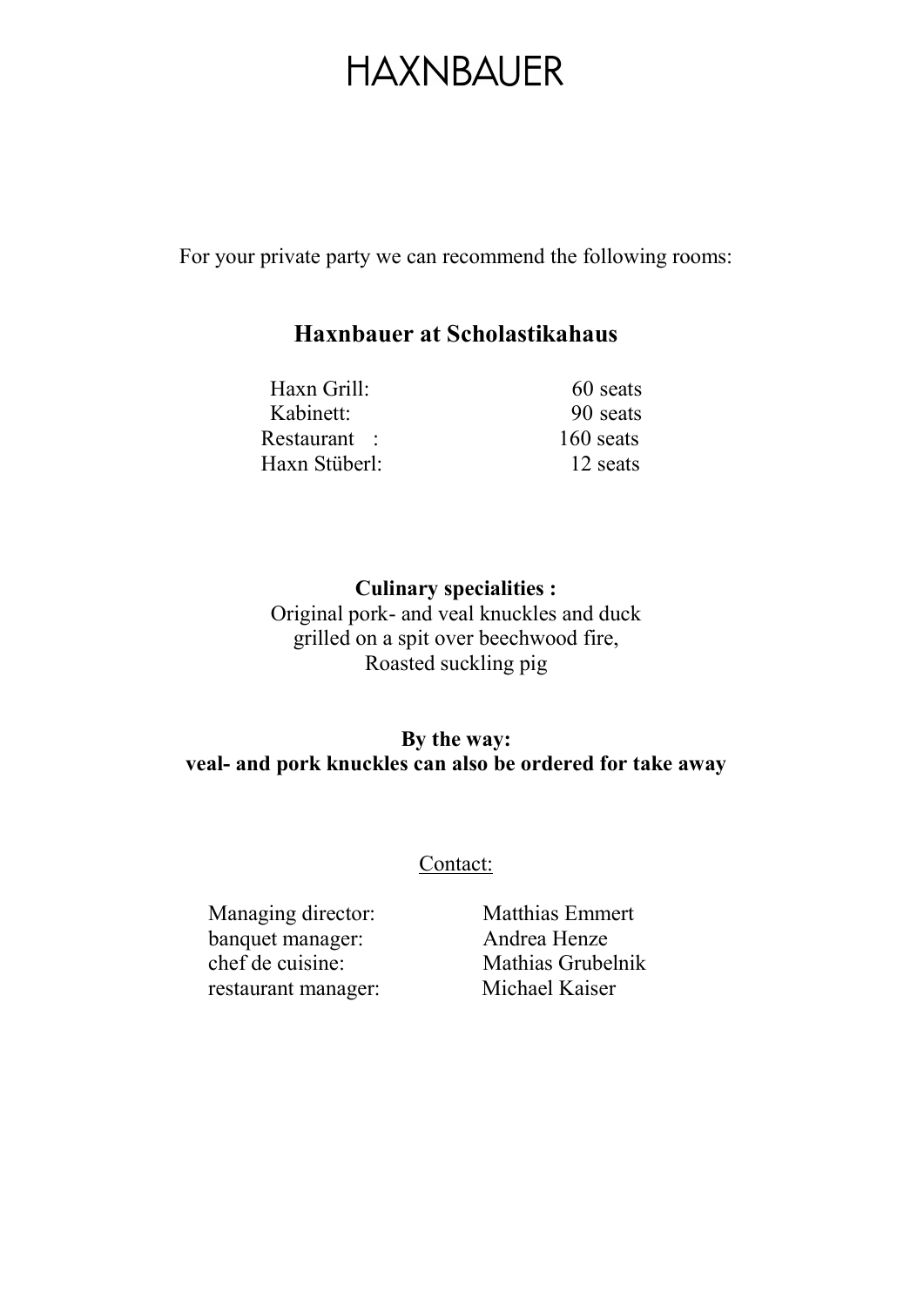### Important Information !

In order to serve best quality of products we kindly ask to fix your choice of menue at least one weeks in advance. The exact number of guests should be confirmed two days before arrival.

The attached proposals are valid for groups with a minimum of 12 guests Our prices are valid from 2016, subject to change and include service and tax.

For your extra order of bread and butter we charge  $\epsilon$  2,00 per person. For decoration and flowers please contact our banquet manager.

Concerning payment, we prefer either cash or credit cards. In case of invoicing we kindly ask for a written guarantee. We are not able to invoice abroad.

You can either choose an complete menu following our suggestions or even arrange your individual lunch or dinner with the dishes mentioned below. The price offered are only valid for a menu consisting of at least three courses.

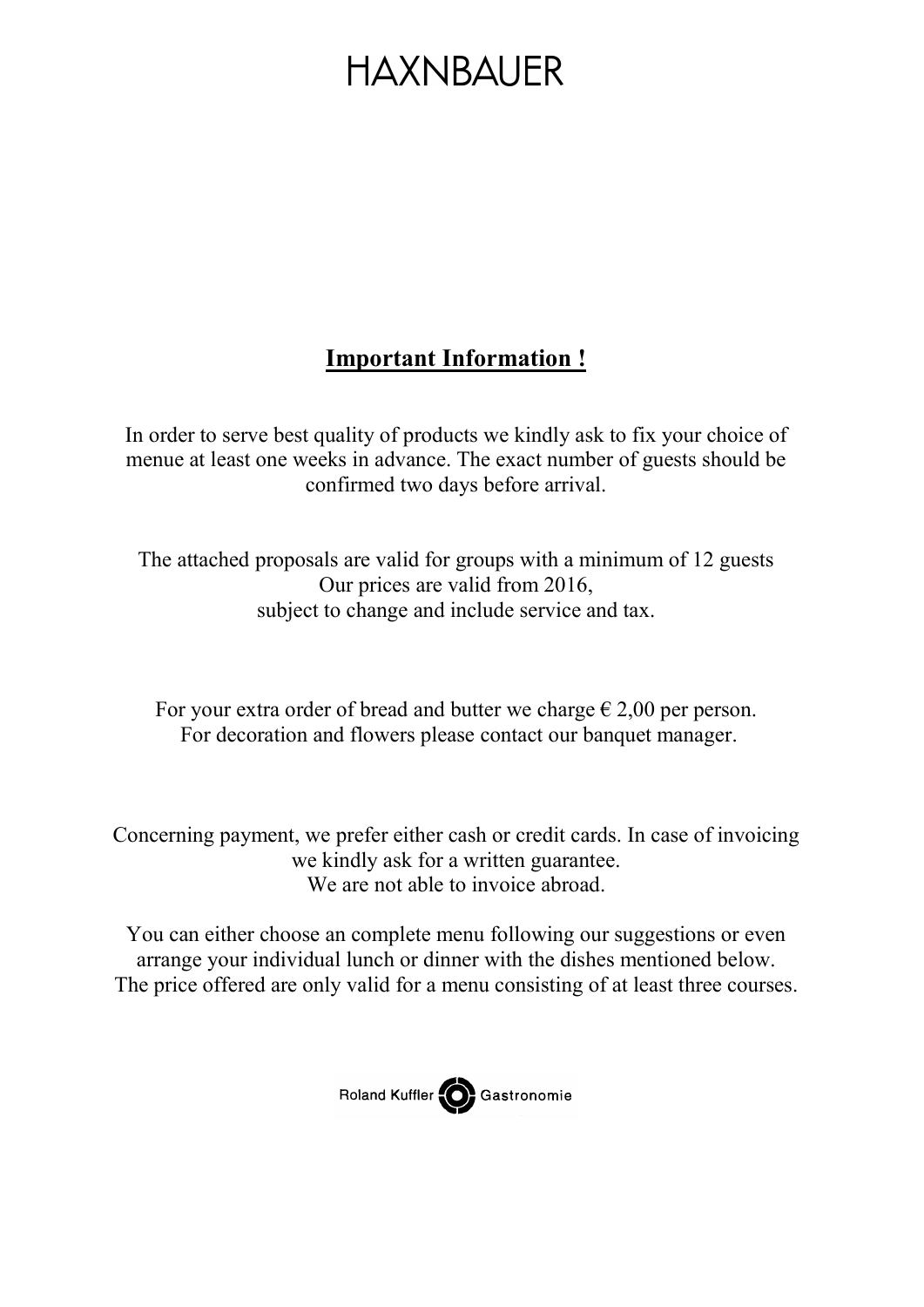### **Starters**

Bavarian Radish accompanied by bread with butter and chives € 7,50

South Tyrolean Farm Bacon bread with butter and chives, Bavarian radish € 11,50

#### "Haxnbauer Brotzeitbrettl"

 Bavarian radish and radishes, buttered bread with chives, smoked pepper sausages, game sausages, assortment of different kinds of smocked ham, cheese from Chiemgau, bread and pretzels € 15,20

> Smoked trout filet with horse-radish and toast € 11,20

Gourmet-Salad with shrimps marinated in lemon cream and garlic-bread € 13,50

Variation of salad with fried bavarian mushrooms herbal croutons, balsamico-vinairette € 10,30

Wellness salad salad made of carrots, radish, cucumber and tomatoes on a light sourcream dressing € 11,80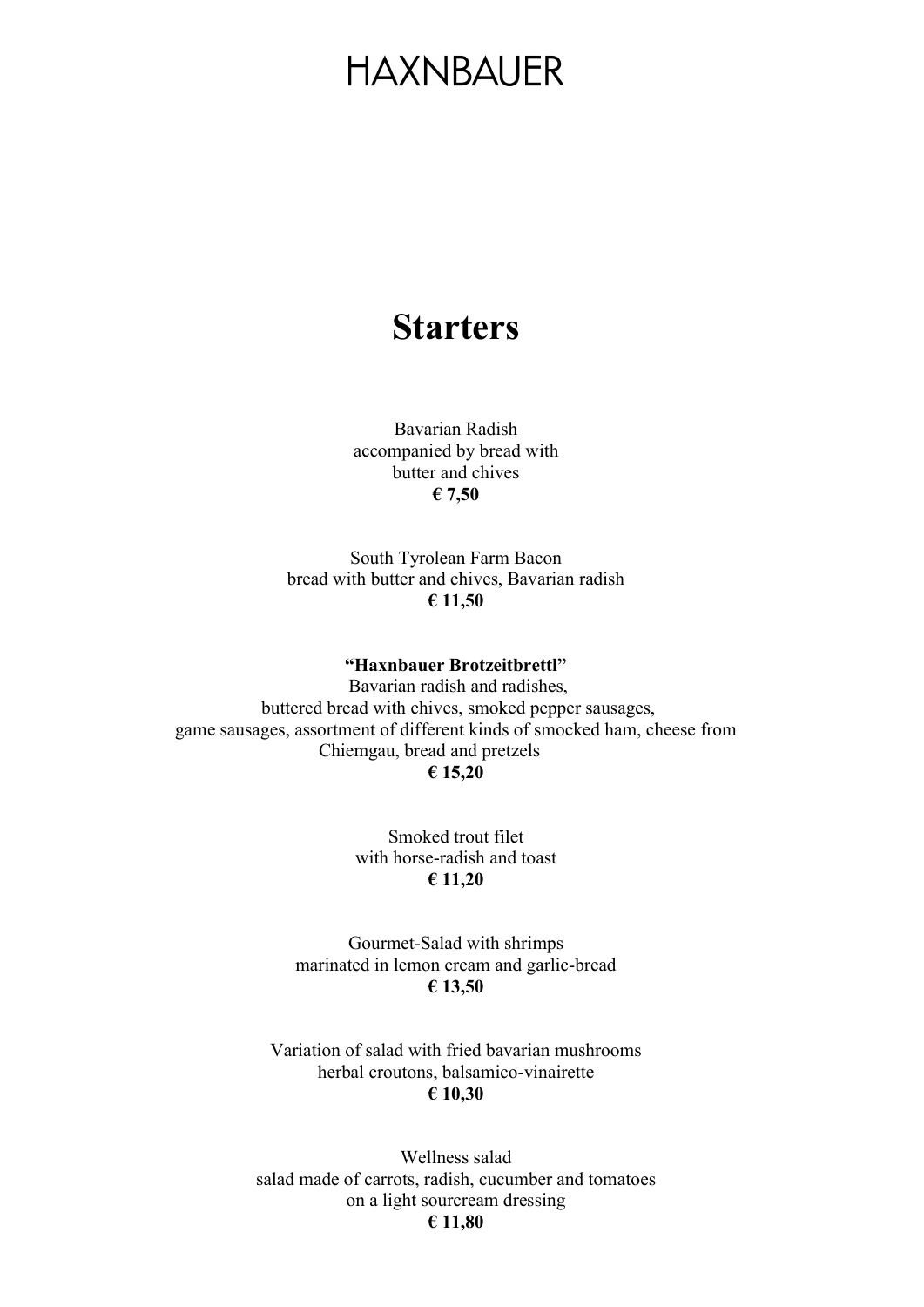### Soups

CONSOMMÉ with sliced pancakes € 6,50

**CONSOMMÈ** with liver dumplings and chives € 6,50

**CONSOMMÉ** with stuffed noodles € 6,50

POTATO SOUP with pepper sausage € 6,50

MUSHROOM SOUP COUNTRY STYLE € 6,50

PUMPKIN SOUP WITH GINGERT AN PUMPKIN SEED OIL € 6,50

> TOMATO SOUP € 6,50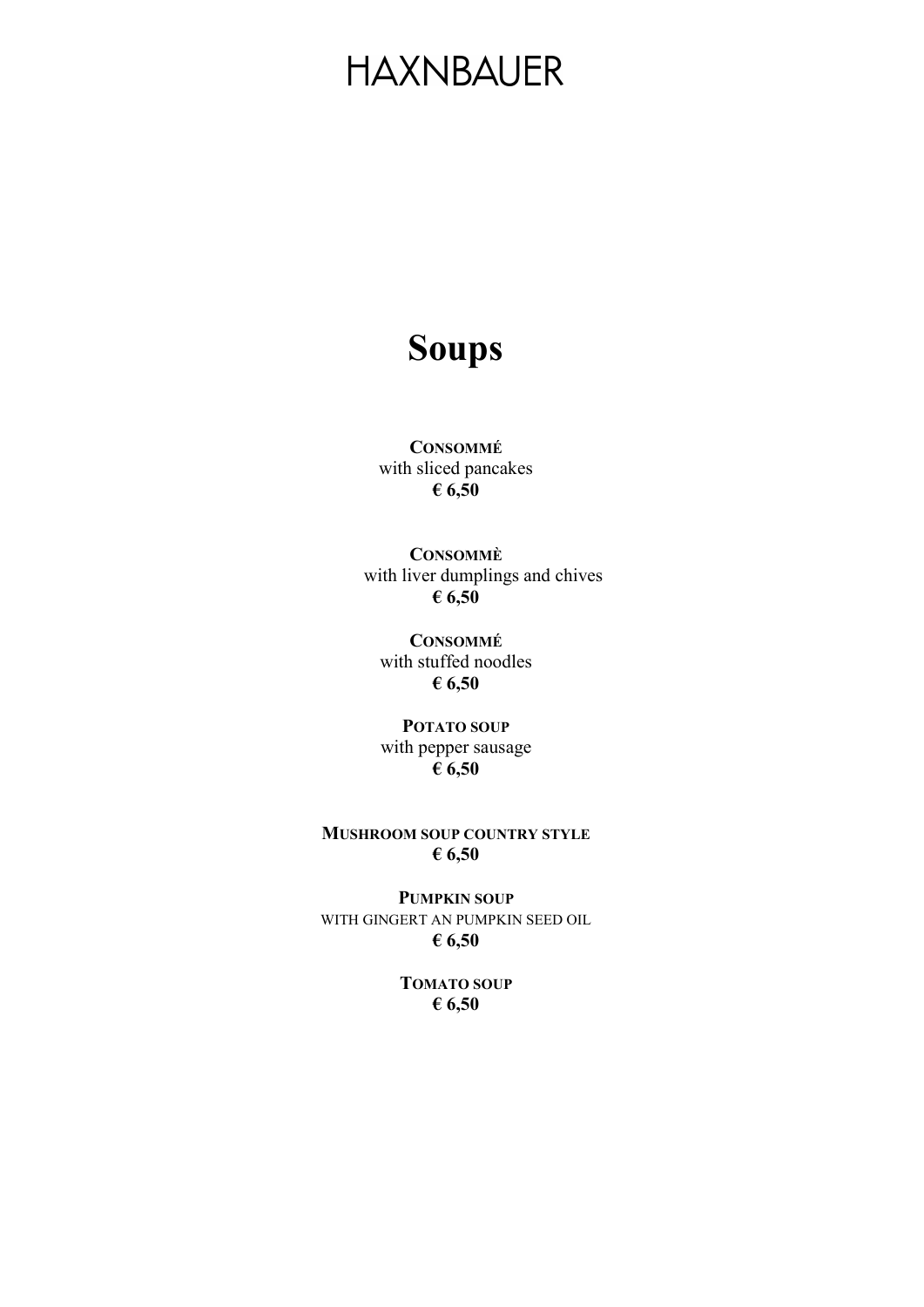### THE WORLD KNOWN MUNICH HAXNBAUER'S SPECIALITIES KNUCKLES FROM THE SPIT USING THE ORIGINAL HAXNBAUER'S RECIPE, GRILLED ON AN OPEN BEECHWOOD FIRE

Slices of original Munich pork knuckle with sauerkraut and mashed potatoes € 16,90

Slices of original Munich veal knuckle with homemade potato dumpling and vegetables € 22,00

Mixed grill of original Munich veal- and pork knuckle with homemade potato dumpling and vegetables € 20,90

> Crispy suckling pig with potato dumpling and sauerkraut € 24,50

1/4 crispy goose with red-cabbage and potato dumpling € 18,50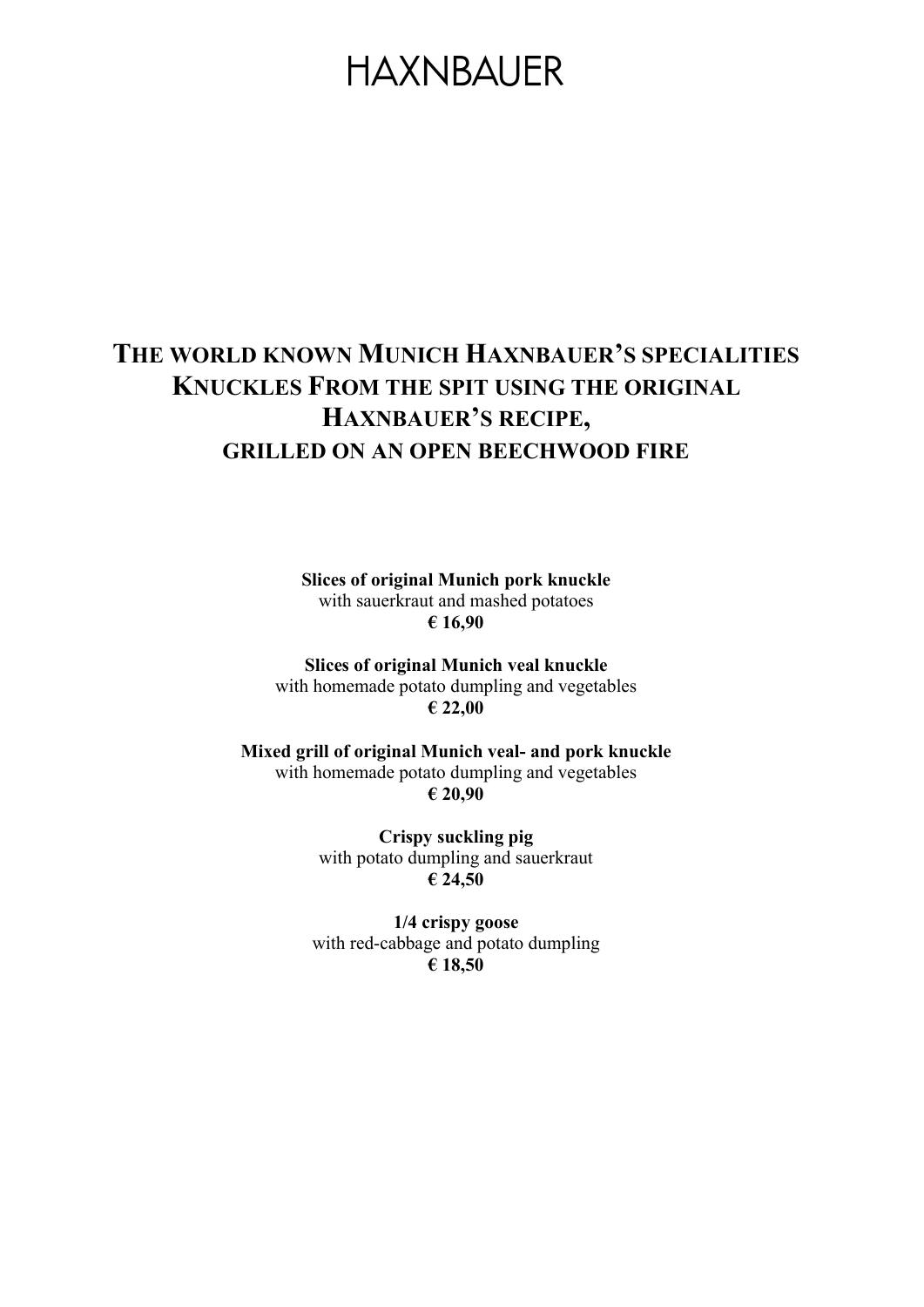### Haxnbauer's main course

MUNICH ROAST PORK WITH CACKLING red-cabbage and potato dumpling € 17,50

ORIGINAL "MÜNCHNER TELLERFLEISCH" Prime boiled beef with spinach, hashbrowns and horse-radish € 22,50

VEAL KNUCKLE BOILED IN DARK BEER with parsley potatoes and horse-radish € 23,50

> WIENER SCHNITZEL potatoes with parsley and salad € 26,50

GRILLED ESCALOPE OF TURKEY with garlic butter, broccoli and rice € 17,50

GRILLED FILLET OF TROUT with garlic butter, parsley potatoes and vegetables € 23,50

ENTRECÔTE OF BEEF grilled steak with pepper sauce, vegetables and french fries € 31,50

> POTATO PANCAKE WITH SMOKE SALMON with herb crème fràiche € 14,50

### **SWEETS**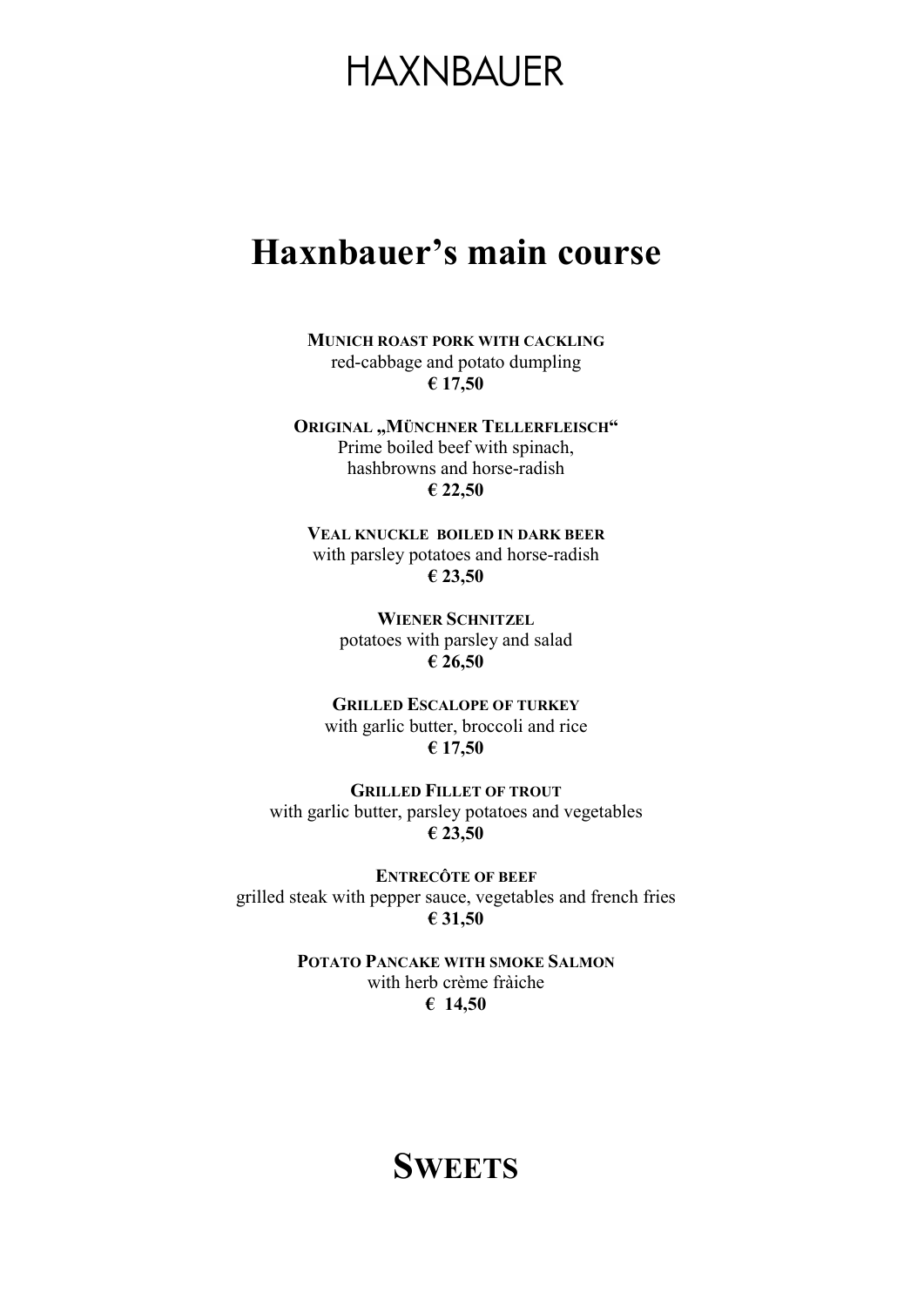SWEET COTTAGE CHEESE with pineapple and peaches € 6,70

VANILLA ICECREAM with warm raspberries € 8,20

MARINED RED BERRIES with vanilla sauce € 7,00

FRESH STRAWBERRIES (ONLY IN SAISON) with whipped cream and vanilla ice-cream € 8,00

> BAVARIAN APPLE STRUDEL served with vanilla sauce € 6,80

COTTAGE CHEESE STRUDEL served raspberry sauce  $\bar{\epsilon}$  6,80

HAXNBAUER'S APPLEFRITTERS witflamed with Grand Marnier, vanilla ice-cream € 9,80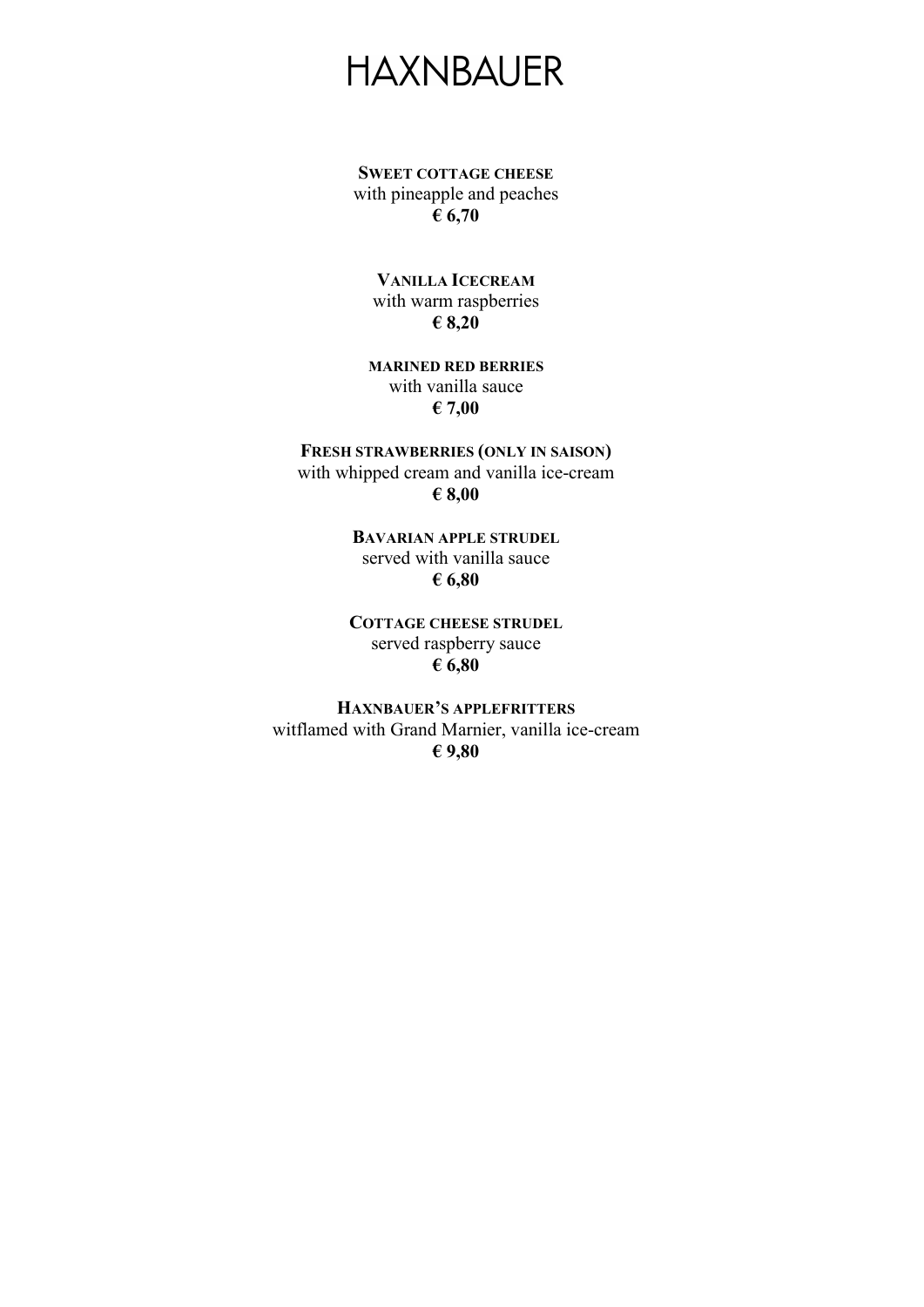#### Menu 1

Radish, bread with butter and chives \* \* \*

Slices of Original Munich pork knuckle, grilled on a spit over beechwood fire, with sauerkraut and mashed potatoes \* \* \*

Home-made apple fritters flambéed at the table vanilla ice-cream

€ 31,50

#### Menu 2

South Tyrolean Farm Bacon bread with butter and chives, Bavarian radish \*\*\*

 Mixed grill of original Munich veal knuckle and pork knuckle with potato dumpling and vegetables \*\*\*

> Home-made apple fritters flambéed at the table vanilla ice-cream

#### € 38,30

#### Menu 3

South Tyrolean Farm Bacon bread with butter and chives, Bavarian radish \* \* \*

 Slices of Original Munich veal knuckle, grilled on a spit over beechwood fire, with potato dumpling and vegetables \* \* \*

Home-made apple fritters flambéed at the table vanilla ice-cream

#### € 38,00 Menu 4

Consommé with sliced pancakes \* \* \*

Munich roast pork with crackling red -cabbage and potato dumpling

\* \* \*

Bavarian apple strudel served with vanilla sauce € 29,20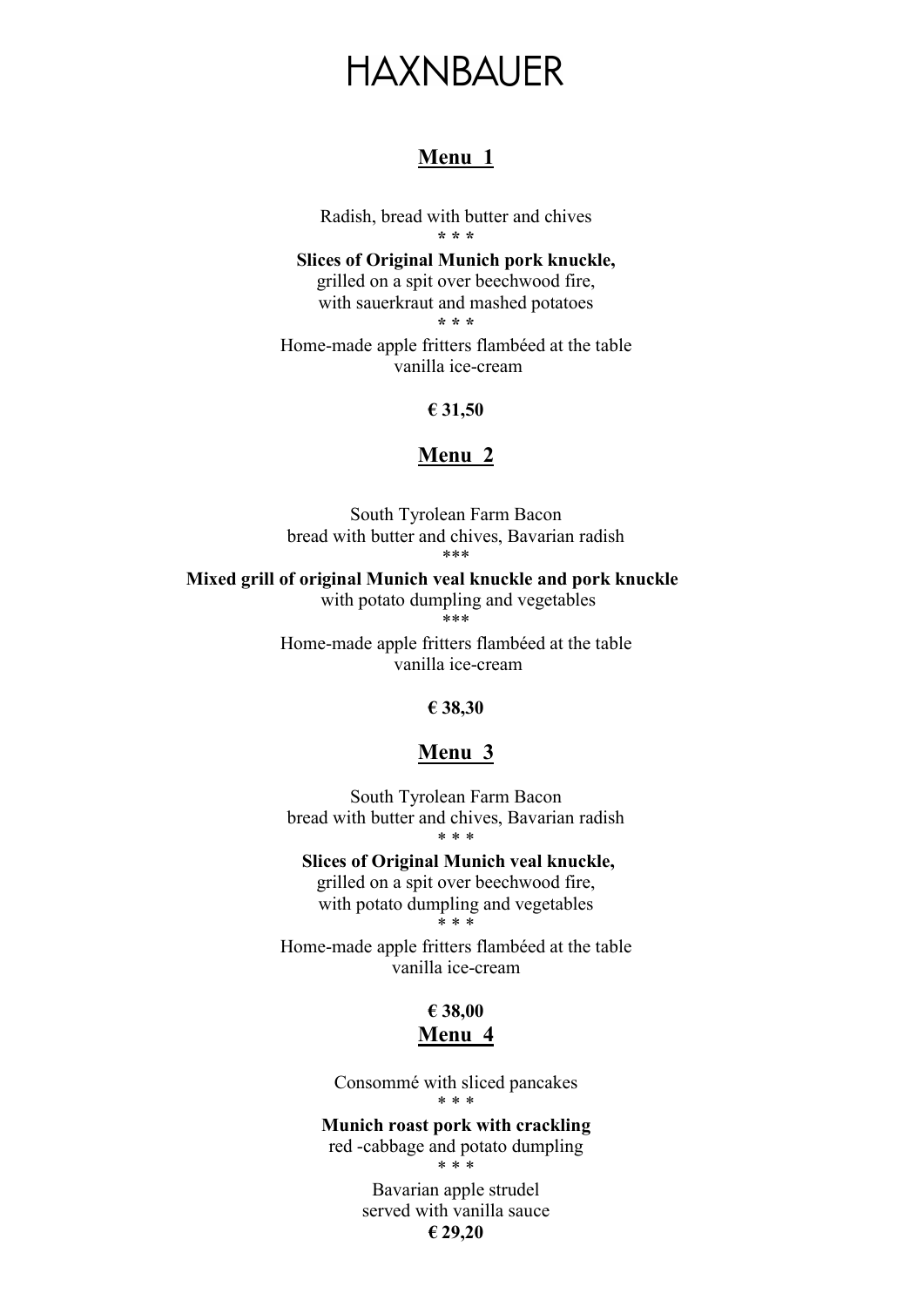#### Menu 5

Semolina dumpling soup

\*\*\*

Pork tenderloin wrapped in bacon on cognac sauce with carrot bundle and potato celery puree \*\*\*

> Apple strudel with vanilla sauce

#### € 35,50

#### Menu 6

Mixed salad with mushrooms, herbal croutons and balsamico vinaigrette \* \* \*

Original Munich roasted suckling pig with sauerkraut and potato dumpling \* \* \*

Sweet cottage cheese with pineapple and peaches

€ 38,50

#### Vegetarian Menu

Vegetable-salad with herb croutons and yoghurt sauce \* \* \*

> Potato Pancake with smoke salmon with herb crème fràiche

\* \* \*

Lemon sherbet on cream of cassis

€ 23,80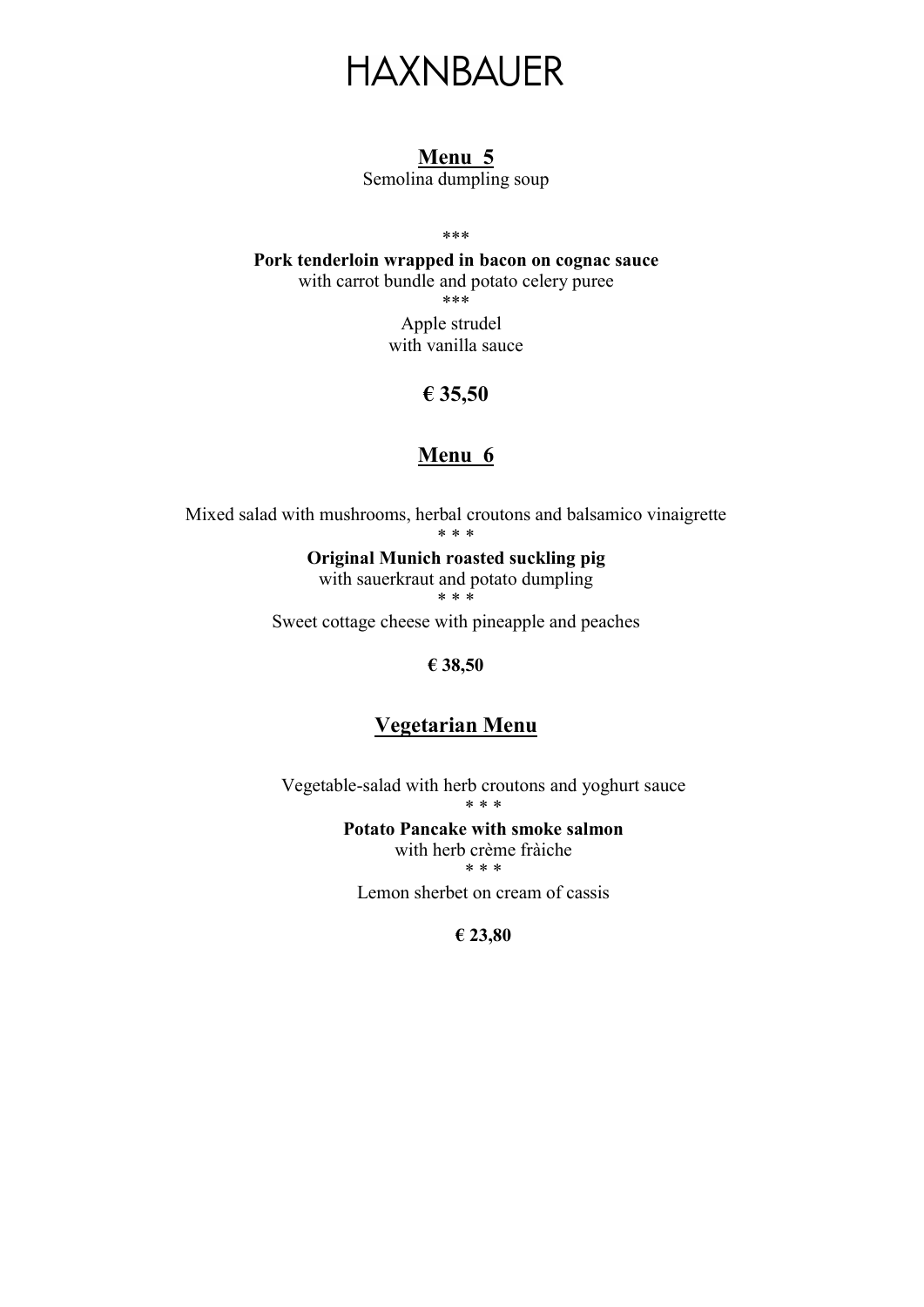#### Lunch menu A

Munich Pork roast with crachling red cabbage and potato dumpling

Vanilla ice-cream with fruit sauce

€ 16,50

#### Lunch menu B

"Wiener Schnitzel" (pork) with potato-cucumber salad

Apple strudel with vanilla sauce

€ 18,00

#### Lunch menu C

Consommé with noodles

#### Original pork knuckle

grilled over beechwood fire, sauerkraut and mashed potatoes

#### € 23,40

#### Lunch menu D

Potato soup with pepper sausage

"Leberkäs" (bavarian meat loaf) with potato-cucumber salad

#### € 19,40

#### Lunch menu E

Beef goulash with spätzle-noodles

Sweet cottage cheese pineapple and peach

#### € 25,50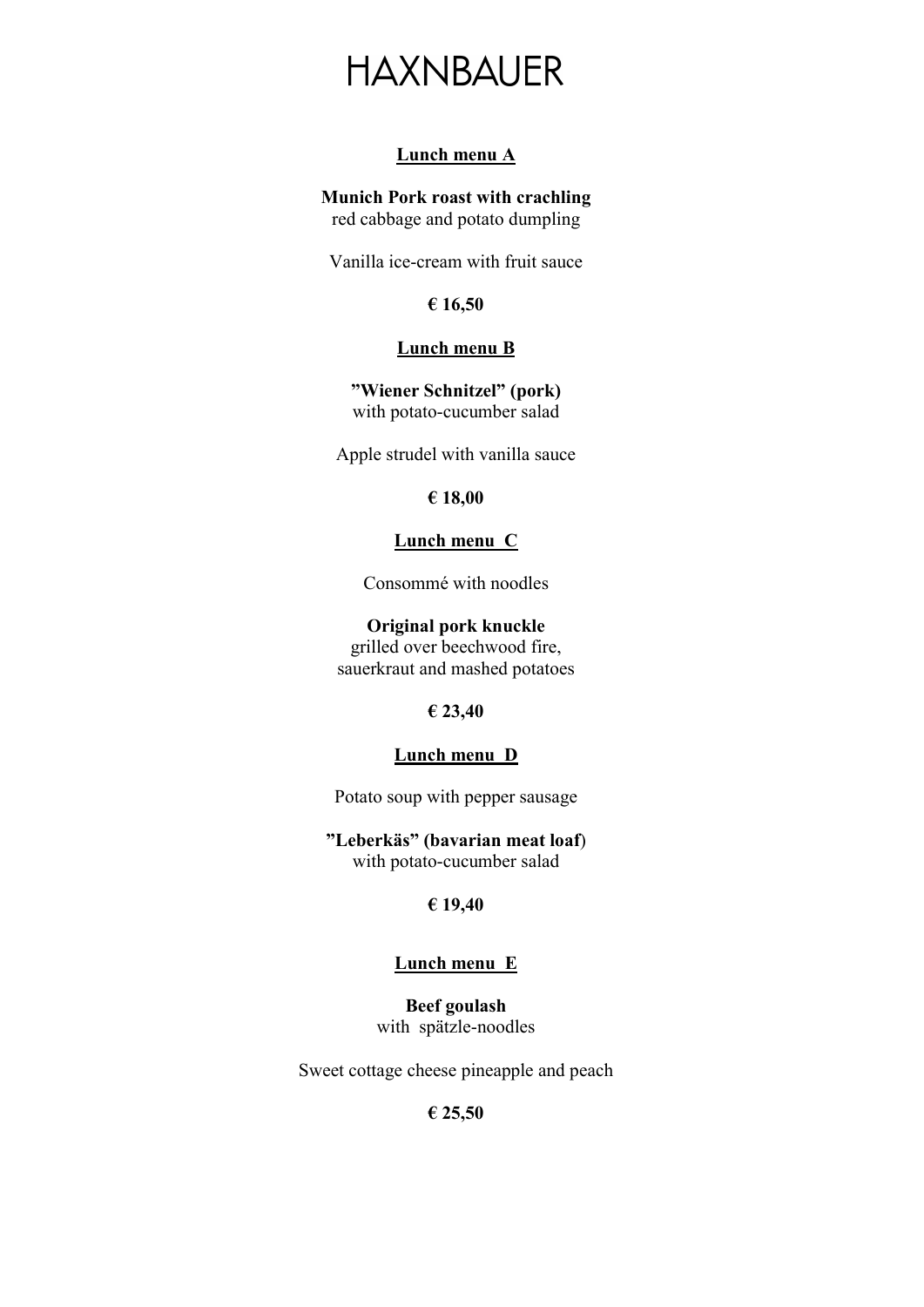### BAVARIAN BUFFET

Selection of ham and bacon pepper sausages homemade liver-sausage, fresh bread with lard ruccola-cream radish, radishes, bread with butter and chives homemade knuckle-jelly cabbage-salad with bacon, potato salad and cucumber salad and typical Bavarian sausage salad

\*\*\*\*\*

Traditional Bavarian potatosoup

\*\*\*\*\*

Original HAXNBAUER'S pork- and veal knuckles "Leberkäs" (Bavarian meat loaf) Nürnberger sausages sauerkraut, mashed potatoes and fried onions

\*\*\*\*\*

Bavarian strudels Sweet cottage cheese cream, vanilla- and fruit sauce

\*\*\*\*\*

Mixed Bavarian cheese, butter bread and pretzels

### per person € 49,50

Bavarian Buffet is for at least 50 persons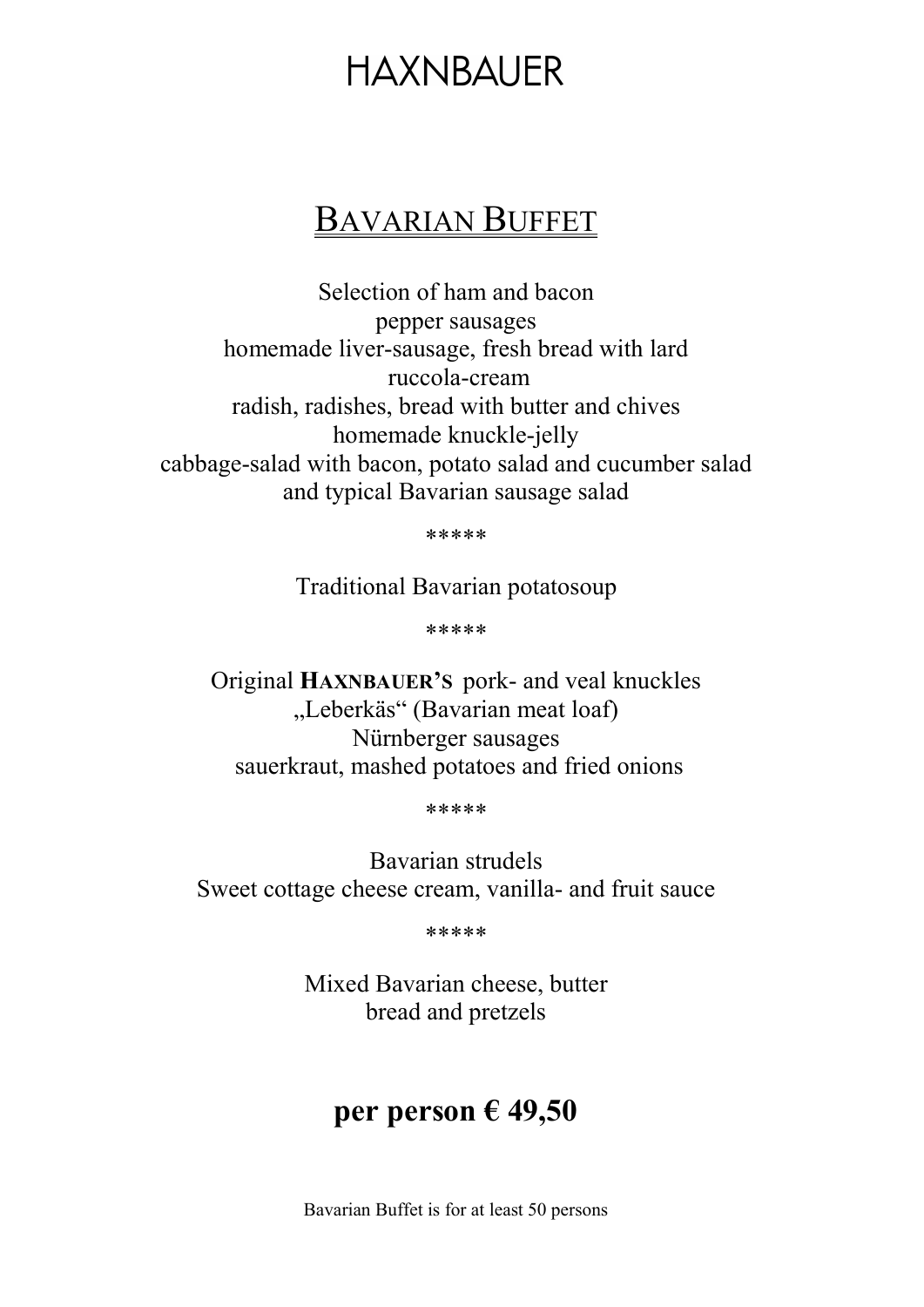### **GOURMET BUFFET**

Variety of smoked bavarian fishes, horseradish home-made beef-jelly with sauce tartar Roastbeef with sauce remoulad, beef- and poultry salad game-pâté and Bavarian radish

\*\*\*\*\*

Consommé with semolina dumplings and sliced pancake \*\*\*\*\*

Duck, veal knuckle, rack of lamb, roasted suckling pig homemade spätzle, red cabbage, potato dumpling potatoes with herbs, tomato salad, cucumber salad with dill lettuce and potato salad

\*\*\*\*\*

Variety of cheeses with pretzels, rolls and dark bread pears and grapes

\*\*\*\*\*

Fresh fruit salad, Sweet cottage cheese with raspberry sauce Mousse au chocolate, apple fritters with vanilla ice cream

### PER PERSON  $\epsilon$  61,50

GOURMET BUFFET IS FOR AT LEAST 50 PERSONS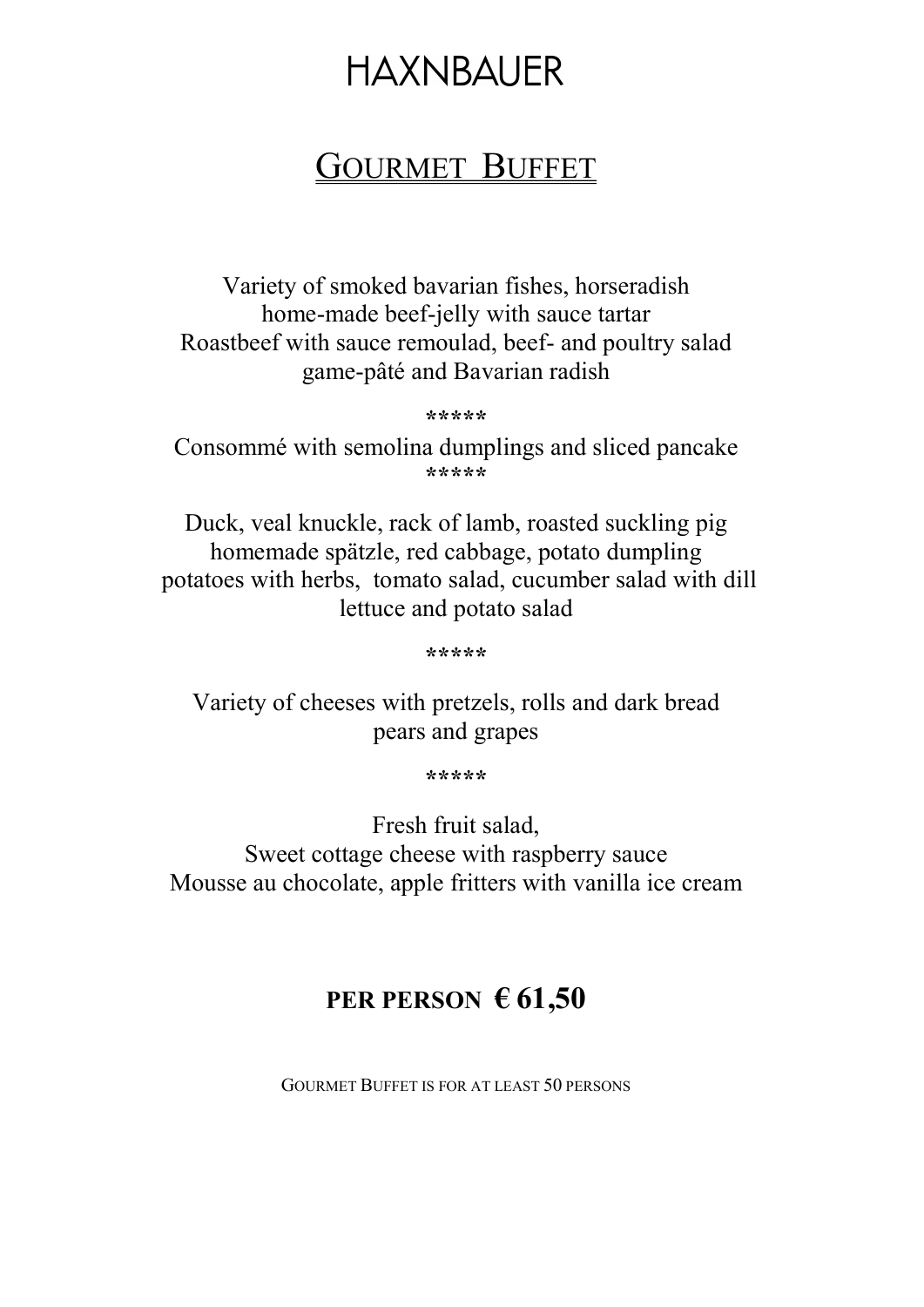### **APERITIF**

| <b>Prosecco di Valdobbiadene</b> Vino Spumante Brut DOC | 0,11 | € 6,50 |
|---------------------------------------------------------|------|--------|
| Kuffler Edition Rosé Brut Deutscher Sekt b.A. Pfalz     | 0.21 | €9.50  |
| <b>Aperol Spritz Aperol, Prosecco, Soda</b>             | 0,21 | € 7,50 |
| <b>Campari Orange</b>                                   | 0.21 | € 8.50 |
| <b>Campari Soda</b>                                     | 0.21 | € 7,20 |
|                                                         |      |        |

### **ALKOHOLFREIE GETRÄNKE**

| <b>Bad Camberger Mineralwasser medium oder still</b>      | 0,251 | € 3,80 |
|-----------------------------------------------------------|-------|--------|
|                                                           | 0,751 | €7,80  |
| Coca Cola / Coca Cola light                               | 0,31  | € 3,90 |
| <b>Fanta / Mezzo Mix / Sprite</b>                         | 0,31  | € 3,90 |
| <b>Fruchtschorle</b> mit Apfel, Orange oder Johannisbeere | 0,31  | € 3,90 |
| <b>Tonic Water / Bitter Lemon</b>                         | 0,21  | €4,20  |
| <b>Roter Traubensaft / Tomatensaft</b>                    | 0,21  | €4,20  |
| Apfelsaft / Orangensaft                                   | 0.31  | €4,20  |
| <b>Tradewinds Eistee Zitrone oder Pfirsich</b>            | 0,331 | €4,20  |

### **BIERE**

#### **Frisch vom Fass**

| <b>Dinkelacker Privat</b>      | 0,51 | € 5,50 |
|--------------------------------|------|--------|
| Dinkelacker CD - Pils          | 0.31 | €4,50  |
| <b>Sanwald Hefeweizen hell</b> | 0.51 | € 5,70 |
| Löwenbräu Triumphator          | 0.51 | € 5,70 |
| Radler                         | 0.51 | € 5,50 |
| <b>Russn</b>                   | 0.51 | € 5,70 |

#### **Aus der Flasche**

| Dinkelacker alkoholfrei            |      | $0,33$   €4,50 |  |  |
|------------------------------------|------|----------------|--|--|
| Sanwald Hefeweizen dunkel 0.5 l    |      | € 5.70         |  |  |
| Franziskaner Leichte Weiße 0,5 l   |      | € 5.70         |  |  |
| <b>Schwabenbräu</b>                | 0.51 | € 5.70         |  |  |
| "Das Schwarze" in der Bügelflasche |      |                |  |  |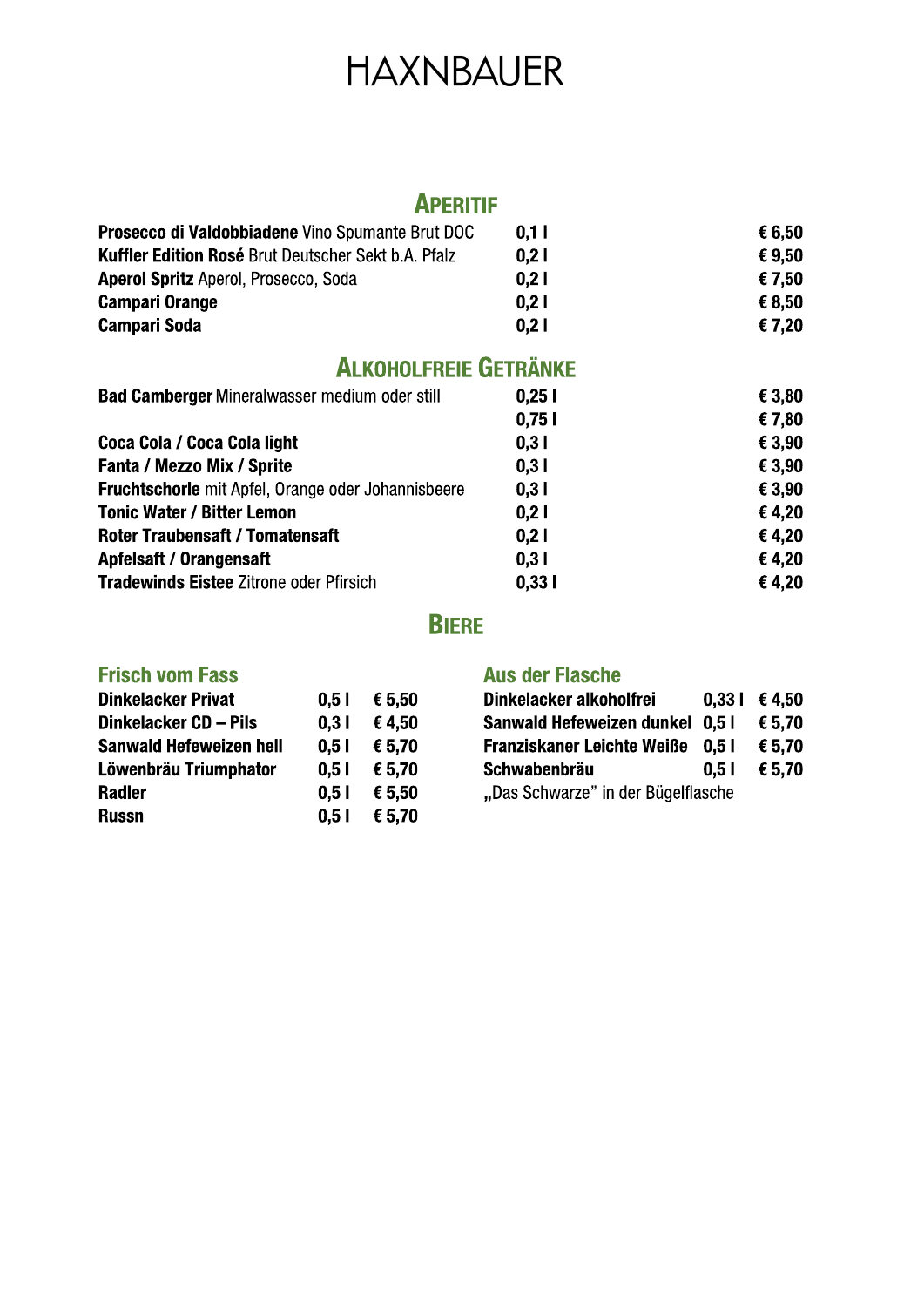### **WEIBWEINE**

| Deutschland, Franken  | <b>2019 Kuffler Silvaner</b><br><b>Bayerische Edition Q.b.A. - trocken</b><br>Fürstlich Castell'sches Domänenamt | 0,21<br>0,751 | € $9,00$<br>€ 32,00 |
|-----------------------|------------------------------------------------------------------------------------------------------------------|---------------|---------------------|
| Deutschland, Mosel    | 2020 Weißburgunder<br>Hauswein Edition Kuffler Q.b.A. - trocken<br>Reichsgraf von Kesselstatt                    | 0,21<br>0,751 | € $9,00$<br>€ 32,00 |
| Italien, Venetien     | 2019 Bianco di Custoza "I Classici"<br>Cantina di Custoza -trocken                                               | 0,21<br>0,751 | € 8,00<br>€ 29,00   |
| Deutschland, Rheingau | 2018 Riesling Gelblack Q.b.A. - trocken<br><b>Schloss Johannisberg</b>                                           | 0,751         | €42,00              |
|                       | <b>ROTWEINE</b>                                                                                                  |               |                     |
| Italien, Toskana      | 2019 Col-di-Sasso IGT<br>Castello Banfi - trocken                                                                | 0,21<br>0,751 | € 9,00<br>€ 32,00   |
| Deutschland, Pfalz    | 2017 Höhenflug Cuvée<br>Edition Kuffler Q.b.A. - trocken<br><b>Weinhaus Hensel</b>                               | 0,751         | €42,00              |
| Frankreich, Languedoc | 2017 Merlot "Les Cepages" Vin de pays d'Oc<br>Baron Philippe de Rothschild - trocken                             | 0,751         | € 33,00             |
|                       | <b>Rosé</b>                                                                                                      |               |                     |
| Deutschland, Mosel    | 2017 Spätburgunder Rosé<br>Hauswein Edition Kuffler Q.b.A, - trocken<br>Reichsgraf von Kesselstatt               | 0,21<br>0,751 | € $9,00$<br>€ 32,00 |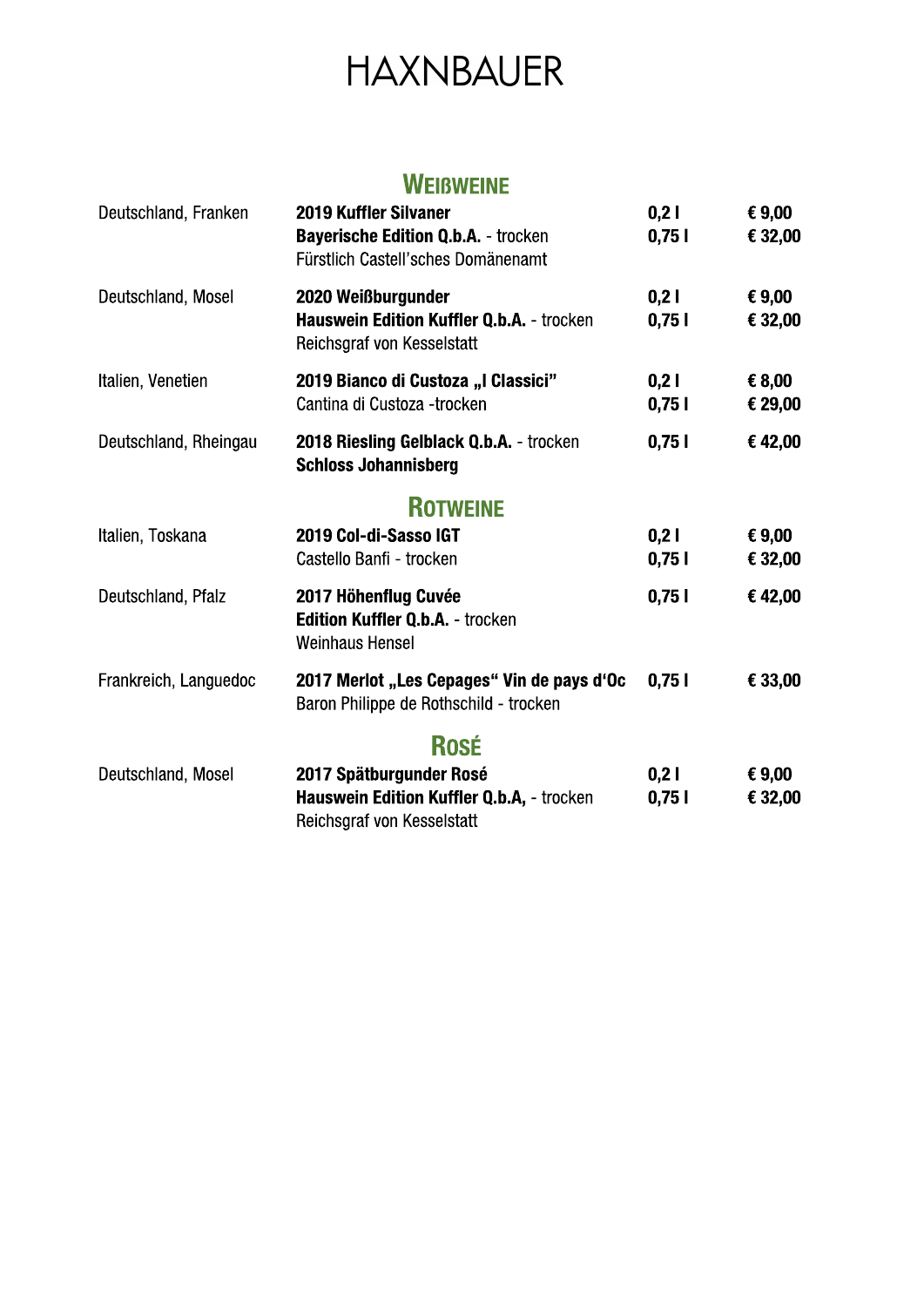### **WEINSCHORLE**

| Weißweinschorle, Rotweinschorle oder Roséschorle    |                                                                                                               | $0,3$ I $\epsilon$ | € 5,50   |
|-----------------------------------------------------|---------------------------------------------------------------------------------------------------------------|--------------------|----------|
|                                                     | <b>SCHAUMWEINE</b>                                                                                            |                    |          |
| Crémant                                             | Kuffler Edition Crémant de Loire Rosé Brut<br>Méthode Traditionnelle<br>Appelation Crémant de Loire Contrôlée | 0,751              | €45,00   |
| <b>Sekt</b>                                         | <b>Riesling Sekt b.A. Pfalz -trocken</b><br><b>Schloss Wachenheim</b>                                         | 0,751              | € 29,00  |
| Champagner                                          | <b>Roederer Collection Brut</b>                                                                               | 0,751              | € 119,00 |
|                                                     | <b>SCHNAPSERL / DIGESTIF</b>                                                                                  |                    |          |
| Der Klassiker nach den Haxn:                        |                                                                                                               |                    |          |
| <b>Schlehengeist 40%</b>                            | der Kurhausbrennerei Hertlein aus der Fränkischen Schweiz                                                     | 2 <sub>cl</sub>    | € 5,90   |
| <b>Jägermeister 35%</b>                             |                                                                                                               | 2 cl               | €4,50    |
|                                                     | Schnäpse der Destillerie Lantenhammer am Schliersee:                                                          |                    |          |
| <b>Obstler</b> 40%                                  |                                                                                                               | 2 <sub>cl</sub>    | € 5,90   |
| <b>Birnenbrand oder Marillenbrand (jeweils )40%</b> |                                                                                                               | 2 cl               | € 5,90   |
|                                                     | Himbeergeist oder Haselnussgeist (jeweils )40%                                                                | 2 cl               | € 5,90   |
|                                                     | <b>SLYRS Bavarian Single Malt Whisky 43%</b>                                                                  | 2 cl               | € 6,50   |

Alle Preise verstehen sich inklusive gesetzlich gültiger Umsatzsteuer. Bei Fragen zu Allergenen und Inhaltsstoffen unserer Getränke und Speisen wenden<br>Sie sich bitte an unsere Servicemitarbeiter. Wir bitten eventuelle Abwe